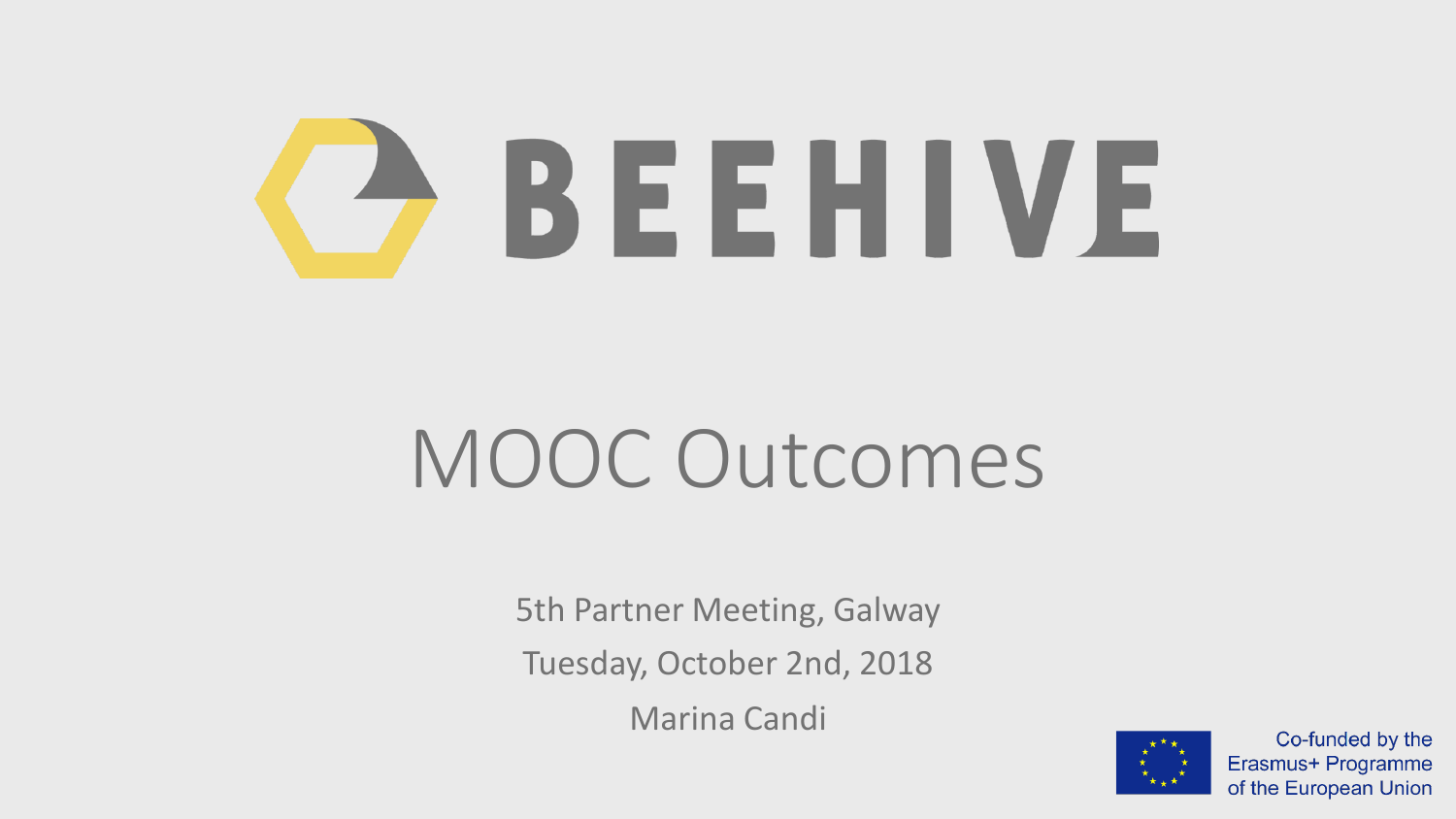#### Overall student satisfaction



What is your overall level of satisfaction with the MOOC? Compared with your expectations, how much do you feel you gained from the MOOC?



extending the satisfied and the set of the set of the set of the set of the set of the set of the set of the set of the set of the set of the set of the set of the set of the set of the set of the set of the set of the set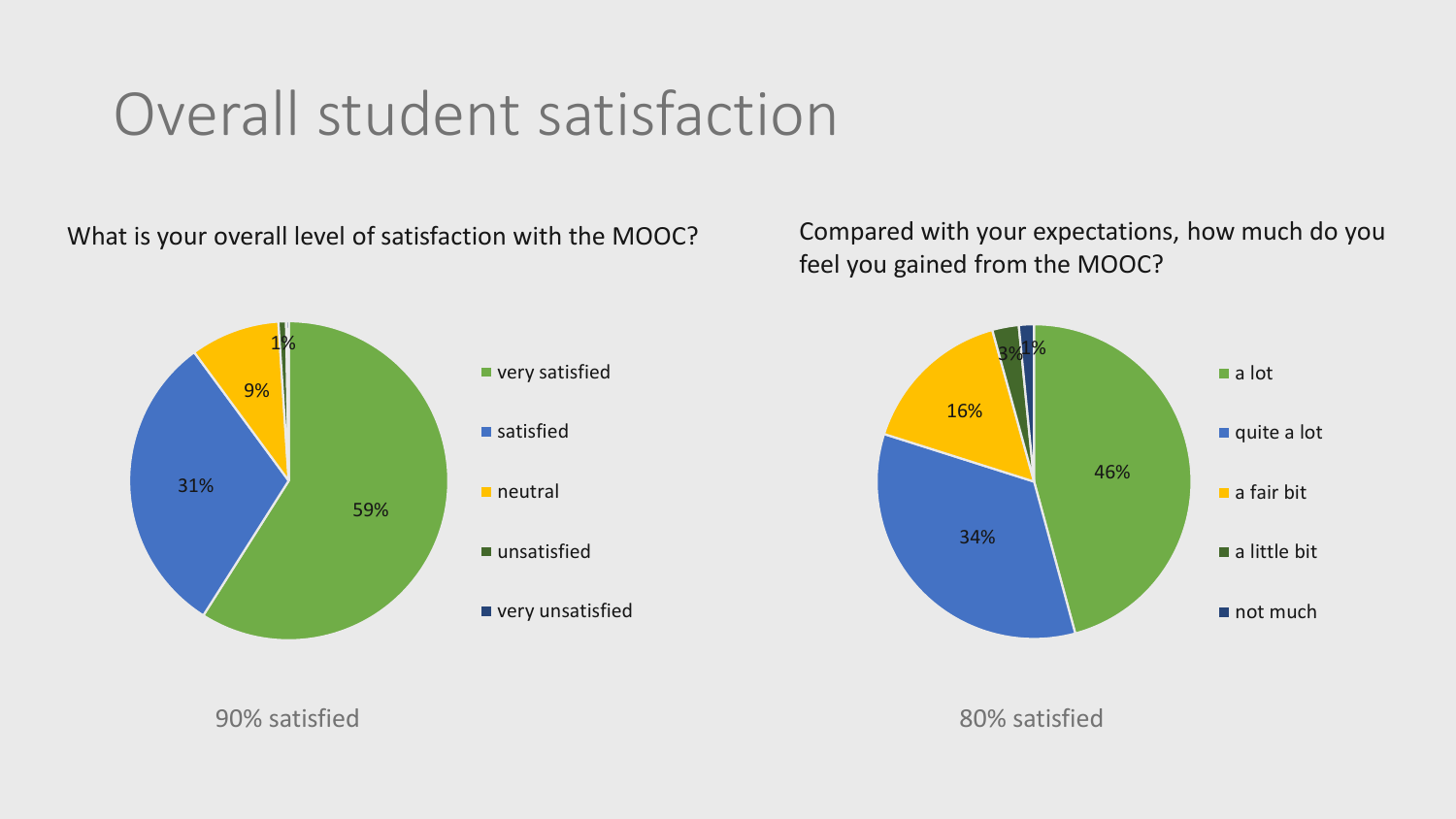#### Satisfaction with course materials

The lectures were interesting/useful/inspiring/convincing. The success stories were





interesting/useful/inspiring/convincing.



92% satisfied 91% satisfied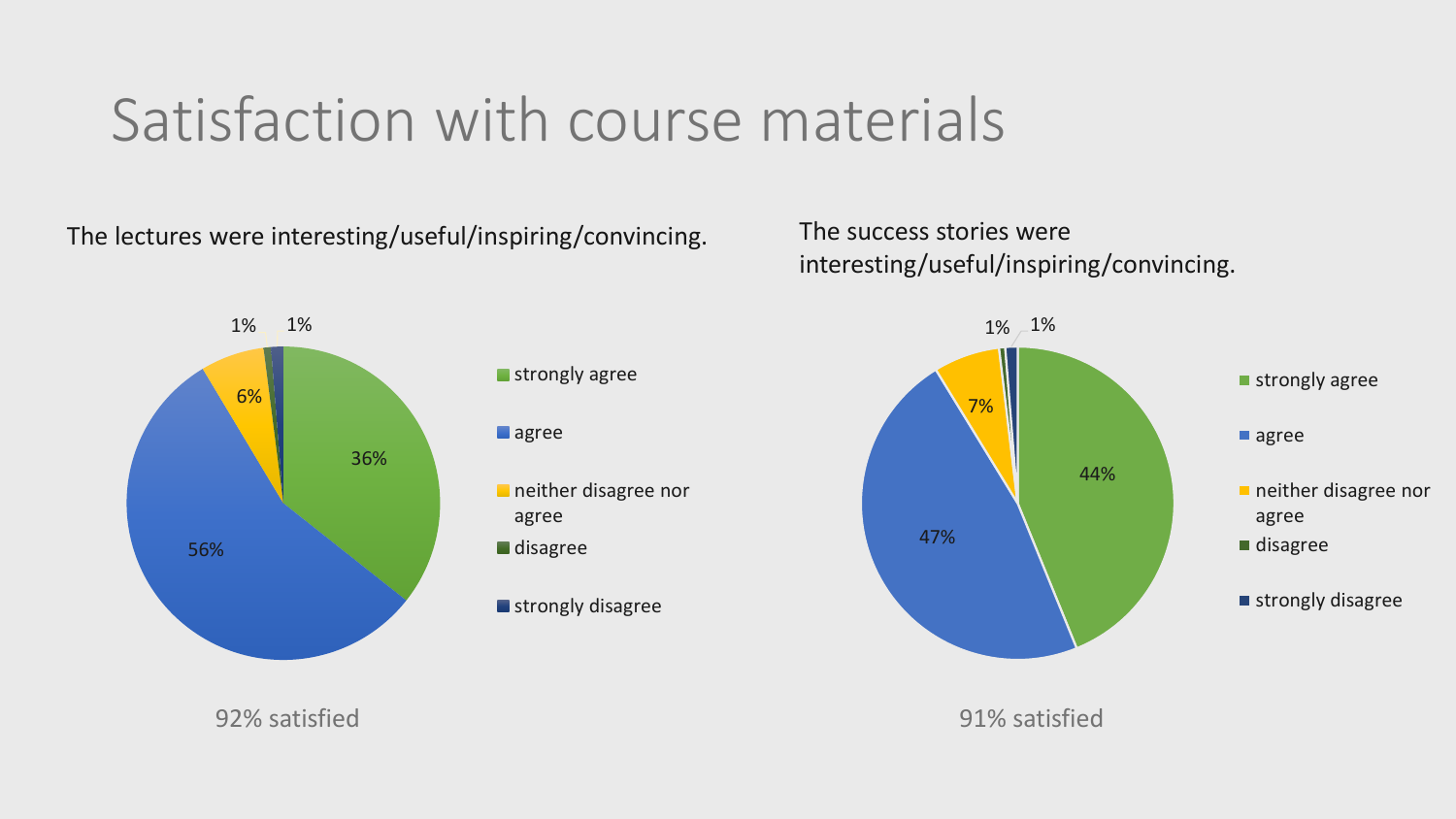#### Perceived benefits of the MOOC

This MOOC has provided me with valuable tools for entrepreneurship

This MOOC has highlighted entrepreneurship as a reasonable career alternative

This MOOC had encouraged me to pursue entrepreneurship

The MOOC has made entrepreneurship attractive to me

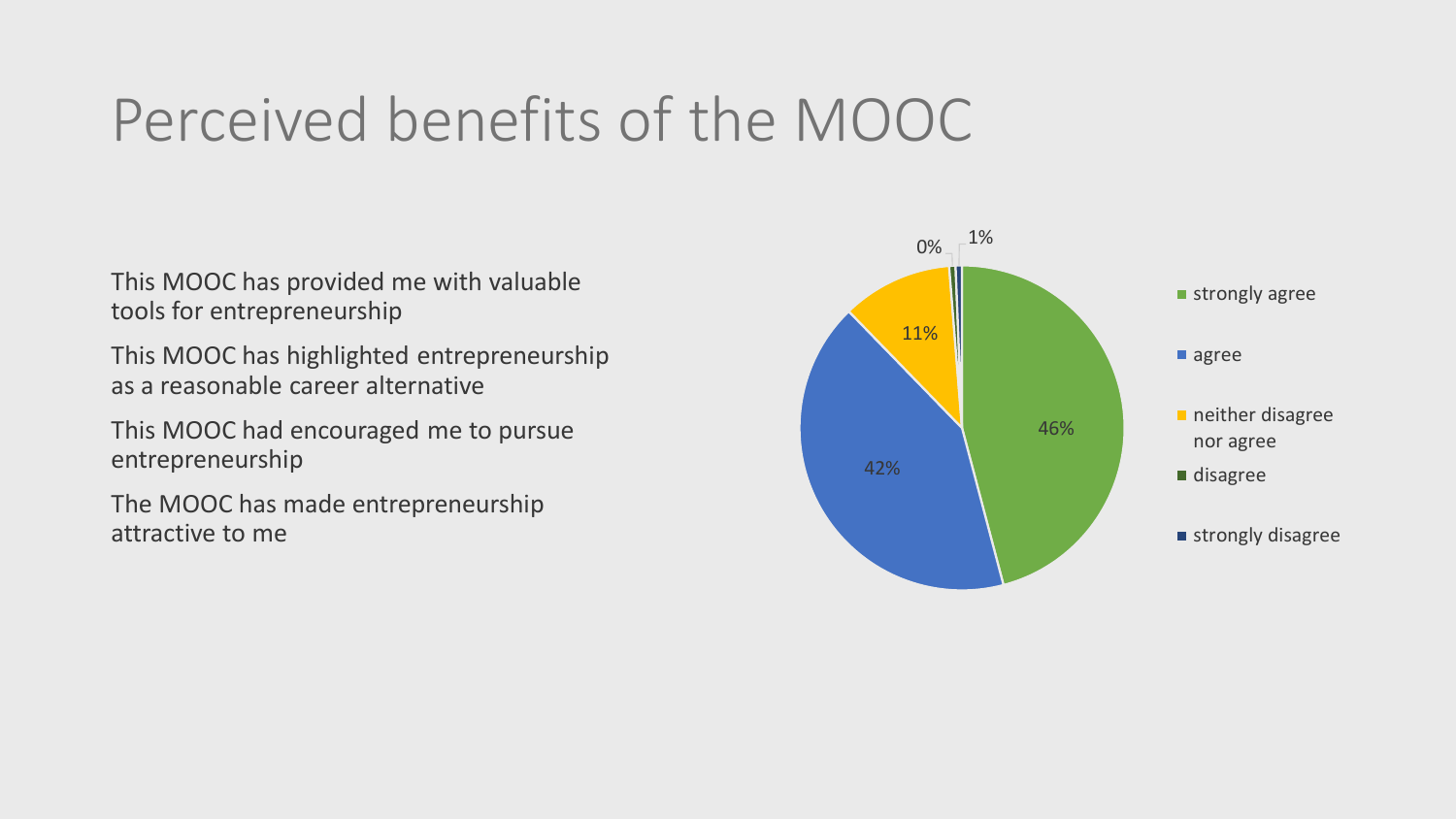### Changes in attitudes about entrepreneurship

Perceived freedom in entrepreneurship The freedom of being my own "boss"<br>The freedom of choosing my task all three dat<br>duties<br>The liberty of choosing on average all three dat The freedom of choosing my tasking all the distribution duties<br>The liberty of choosing on average increased at<br>hours duties The liberty of choosing hours Perceived suitability of entrepreneurship for self Entrepreneurship suits my character of the MOOC and MOOC and My skills and capabilities point to entrepreneurship Interest in entrepreneurship presting tasks and duties, and their iv own "boss" little of fity **Kts-based income** tunities to meet interesting levels between starting istically een state. The an appropriate target in life in<br>She MOOC and ce with my abilities<br>the MOOC appreciation of ce with my abilities **Appreciation of Entrepreneurship**